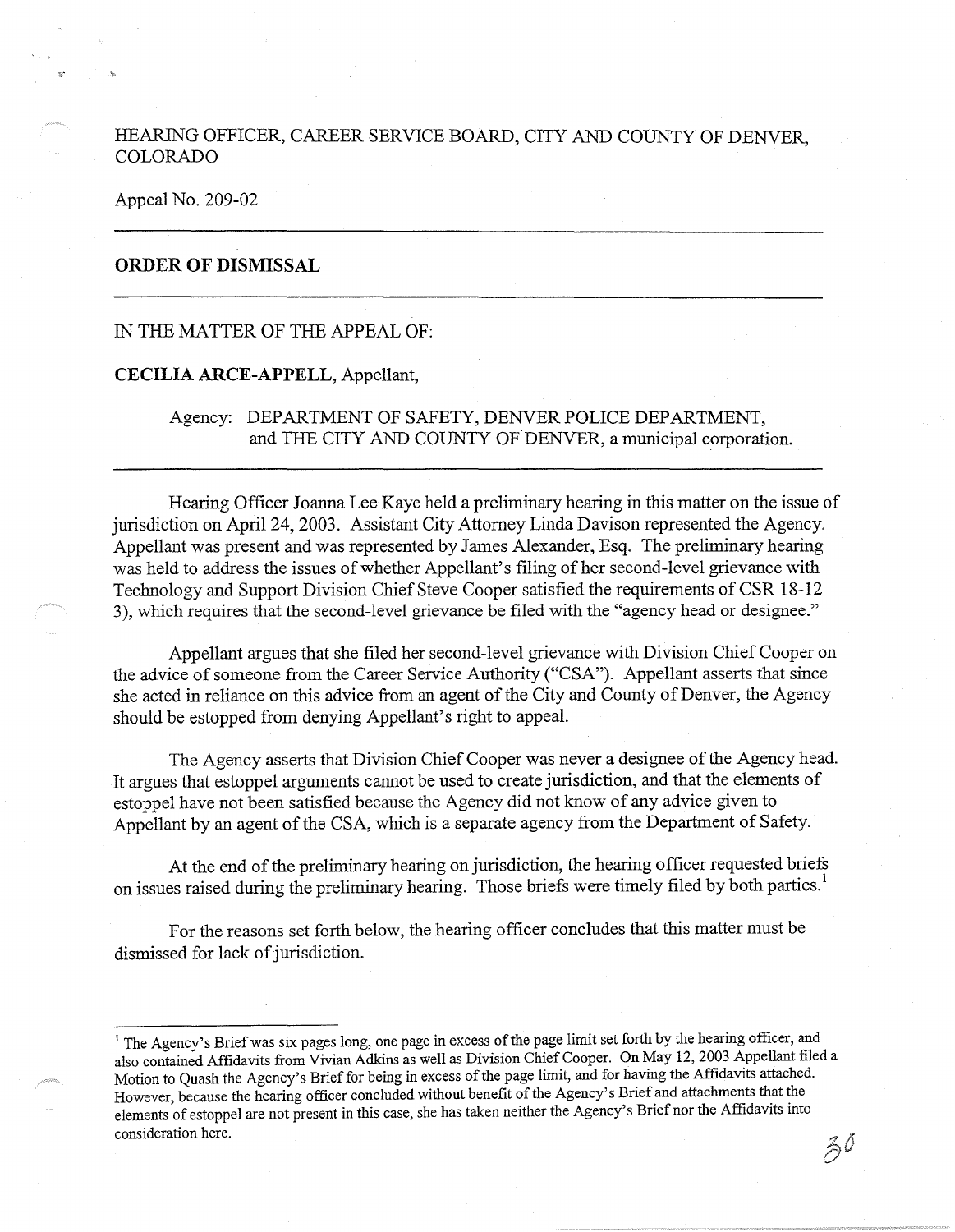# **ISSUES**

- 1. Did Appellant's filing of her second-level grievance with Division Chief Cooper satisfy the requirements of CSR 18-12 governing the grievance process?
- 2. Did Appellant reasonably believe Division Chief Cooper was the "designee'' of the "agency head" for purposes of filing a second-level grievance?
- 3. Has Appellant demonstrated the elements of estoppel?

## **FINDINGS OF FACT**

Based on the evidence in the record, the hearing officer now finds the following to be fact:

- 1. The Denver Sheriffs Department, the Denver Police Department and the Denver Fire Department are all departments within the entity called the Department of Public Safety, The Department of Public Safety is an agency of the City and County of Denver.
- 2. The Agency Head is Manager of Safety Tracy Howard.
- 3. Appellant is an employee of the Denver Police Department, Technology and Support Division.
- 4. Appellant filed four first-level grievances with Sergeant Shanna D. Clark on November 20, 2002. This individual denied Appellant's grievances on December 2, 2002.
- 5. Appellant filed her grievances at the second level with Division Chief Steve Cooper on December 11, 2002.
- 6. Division Chief Cooper is not the Agency Head for the Department of Safety, nor is there any evidence that he has been designated as such by Mr. Howard at any relevant time.
- 7. Appellant testified that she was uncertain about who the appropriate "designee" would be to whom to file her second-level grievance, and therefore consulted with an individual at the Career Service by the name of Vivian Adkins. Appellant testified that during this conversation, she asked Ms. Adkins about Mr. Howard. Appellant testified that Ms. Adkins advised her to file her second-level grievance with Division Chief Cooper.
- 8. Division Chief Cooper did not respond to Appellant's second-level grievances.
- 9. On December 27, 2002 the Agency's Human Resources Department contacted Appellant and notified her that she must file her second-level grievance with Mr. Howard. Appellant immediately re-filed her second-level grievances with Mr. Howard on that date.
- 10. Appellant filed her appeal on December 30, 2002.
- 11. Appellant has observed other employees consulting with Division Chief Cooper concerning what she believed were grievances.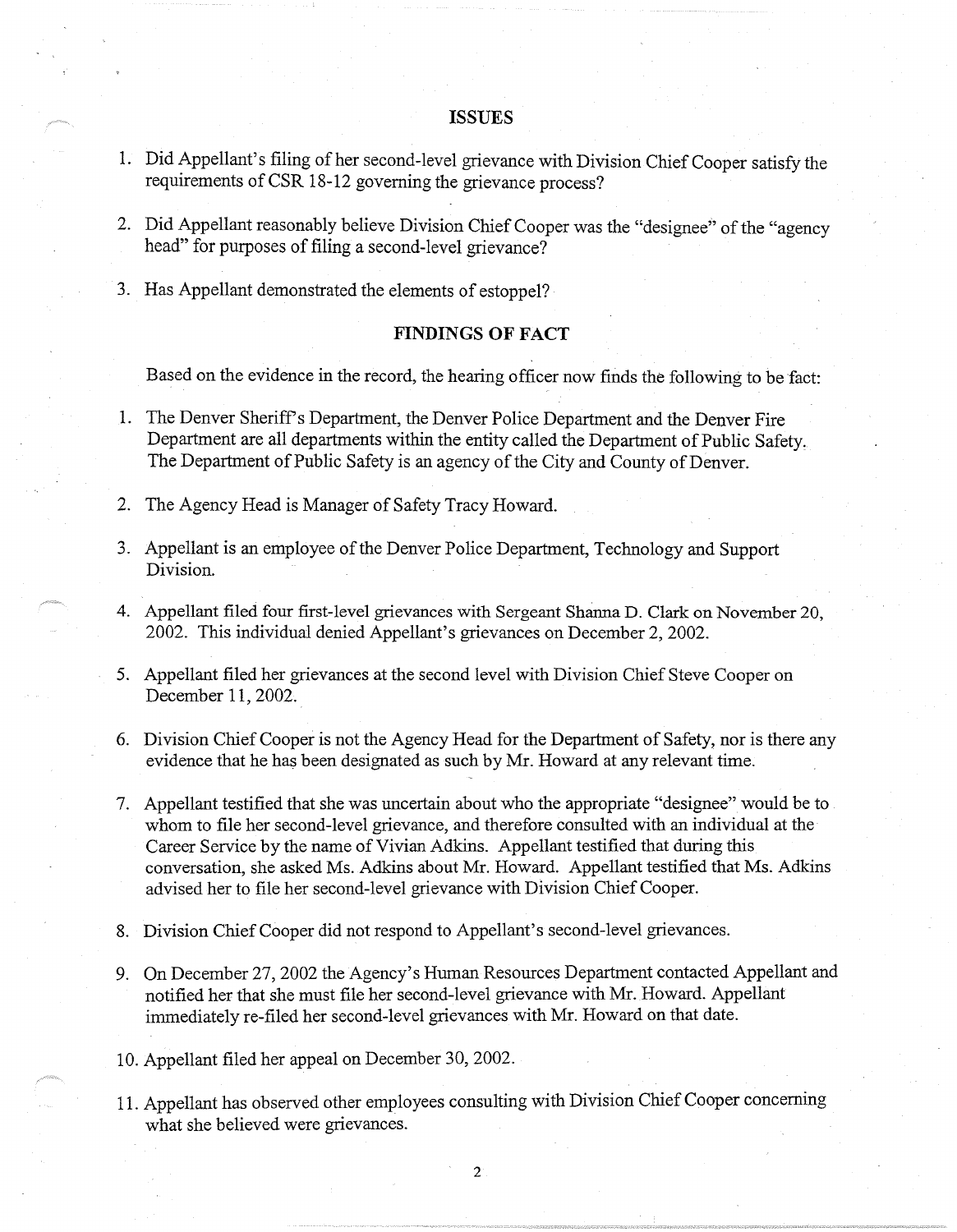12. No other employees were called to testify that they had filed second-level grievances with Division Chief Cooper, or otherwise considered him the designee of the Agency Head for purposes of filing grievances.

### **DISCUSSION AND CONCLUSIONS**

#### *1. The governing CSR regulation.*

CSR 18-12 3) is at the heart of the dispute in this case. That rule directs employees to act as follows in relevant part:

If the response of the immediate supervisor does not resolve the grievance and the employee wishes to pursue the grievance further, the employee shall present the grievance to the *head of the agency, or designee,* in writing within ten (10) calendar days after receiving the decision of the immediate supervisor ...

### *2. Burden of Proof*

The Agency filed a Motion to Dismiss this case for lack of jurisdiction on February 4, 2003. The Agency, being the proponent of this motion, bears the initial burden of proving that Appellant did not timely file her second-level grievance.

It is undisputed that Appellant's first-level grievance was denied on December 2, 2002, meaning Appellant would have had to file her second-level grievances with the Agency Head or designee within ten calendar days thereafter. It is clear from the record that the Agency Head is Tracy Howard. The Agency proffered an affidavit from Mr. Howard, stating in essence that he has never designated Division Chief Cooper to act on his behalf respecting the review of grievances under CSR 18-12 3). Appellant filed her second-level grievances with Division Chief Cooper on December 11, 2002. Appellant did not file her second-level grievances with Mr. Howard until December 27, 2002. Thus, neither Mr. Howard, the Head of the Agency in this case, nor any designee of Mr. Howard, timely received the second-level grievance.

These facts having been established, the burden shifts to Appellant to show why her filing with Division Chief Cooper should be considered sufficient under the requirements of the CSR rules. The only remaining dispute in this case is whether Appellant filed her second-level grievance with a person whom she reasonably believed was the designee of the Agency head, and if so, what are the legal consequences of that act.

### *3. Appellant's estoppel argument.*

#### **a. Appellant's reliance on advice from the CSA.**

Appellant argues that she filed her second-level grievance with Division Chief Cooper in reliance on the advice of Ms. Adkins from the CSA. Appellant posits that the CSA and the Department of Safety are both part and parcel of the City and County of Denver. Therefore,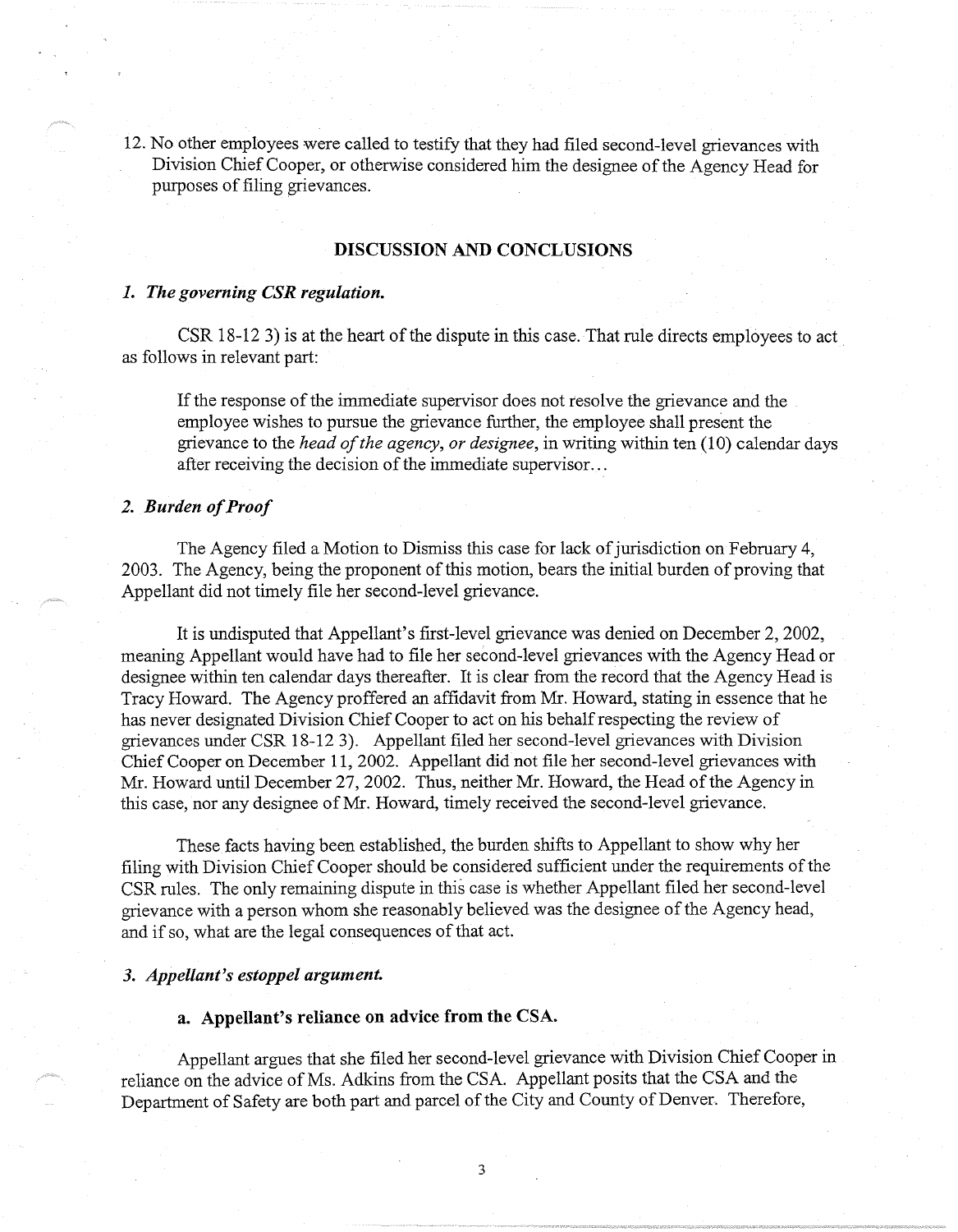Appellant asserts that the Agency should be equitably estopped from seeking a dismissal of Appellant's grievance as untimely, because she relied to her detriment on this advice.

The Agency argues that equitable estoppel cannot be used to create jurisdiction. However, the hearing officer does not reach this question because Appellant failed to satisfy the requirements of promissory estoppel.

The Colorado Supreme Court has set out the elements required to make a showing of a case of equitable estoppel:

Equitable estoppel is designed to achieve justice where four elements are present: (1) the party to be estopped by its conduct must know the facts; (2) that party must intend that the conduct be acted upon or must act so the party asserting estoppel is justified in believing the conduct was so intended; (3) the party asserting estoppel must be ignorant of the true facts; and (4) that party must detrimentally rely on the other party's conduct.

Dep't of Health v. Donahue, 690 P.2d 243 (Colo. 1984). The reliance of a party seeking to invoke equitable estoppel must also be reasonable. *See,* Comm. for Better Health Care for All Colo. Citizens v. Meyer, 830 P.2d 884 (Colo. 1992).

There are several problems with Appellant's case of equitable estoppel. First, Appellant's case turns largely on the alleged advice given by Ms. Adkins. Yet Appellant failed to call this critical witness. The only evidence of this alleged advice is Appellant's hearsay claim.

Second, even if Appellant had demonstrated that Ms. Adkins gave her this advice, the CSA is not a party to this case. The party to be estopped in this case is the Department of Safety. While technically it can be argued that both are sub-entities of the City and County of Denver, it is nonetheless clear from the entire context of the CSR rules that the agencies within the City and County of Denver each engage in their own separate personnel functions.

The reason for this arrangement is illustrated by the facts of this case. As a practical matter the Department of Safety did not know about any such alleged representations of a separate agency (the CSA), nor did it know that Appellant filed a second-level grievance allegedly in reliance thereon. Since the Department of Safety was not the party who so advised Appellant, it therefore could not have intended that conduct to be acted upon. The record remains devoid of any evidence that Ms. Adkins had the authority to designate Chief Cooper to act on behalf of Mr. Howard.

Finally, Division Chief Cooper did not testify. It is unknown whether he received the grievance in person and if so when, what he did with it, or how it came to be in possession of the Agency's Human Resources Division.

When considering these points, it becomes clear that the necessary elements of estoppel ( set forth above) are not present here.

4